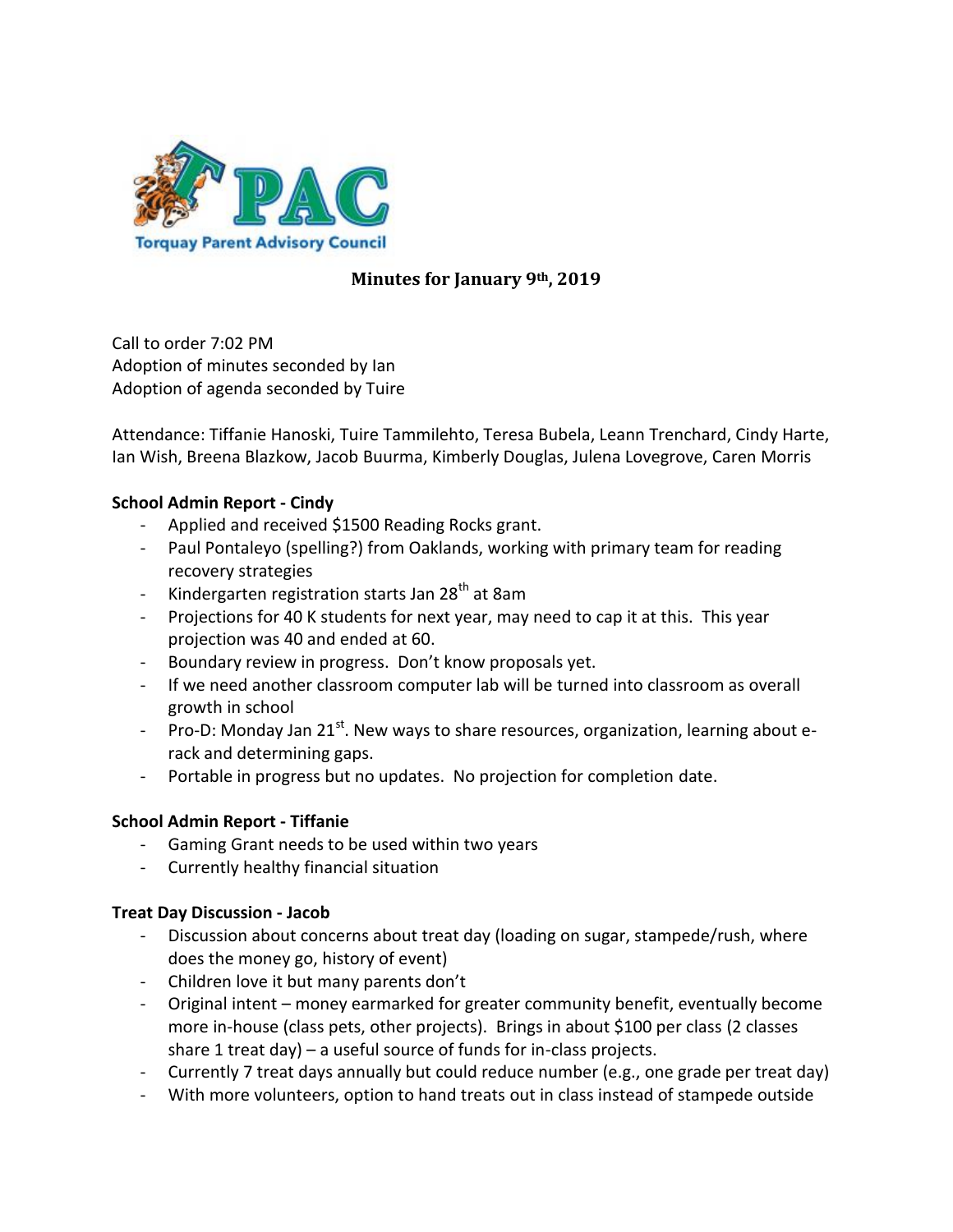- General consensus to leave as is for now

#### **Music Program Changes - Jacob**

- Ms. Karpiak made music a big part of curriculum
- School district's revised curriculum is focused on applied technology
- Staff change created opportunity to align with district curriculum
- Previously 3 short music classes (102 minutes), now it's 2 music classes and 1 applied tech class - not a huge change
- Changes in curriculum was met with resistance from teachers at first
- Proposed survey on feedback from parents on these changes. Survey may bring questions or problems that can't be fixed. Transparency and trust in administration to make the right choices is more important. Communication is important from both sides (admin and concerned families).
- Consensus to request feedback/open dialogue instead of formal survey directed to principal. Any specific concerns can be addressed to Cindy directly.

#### **Microscope Purchase Request - Jacob**

- Mr. Masini requesting a microscope that works with smart boards that costs \$400
- Other teachers are also interested in using this
- Positive feedback, like that it's something different and very exciting
- Vote: all in favour, funding request approved

## **Emergency preparedness - Kimberly**

- Inventory is okay currently, got more granola bars, toiletry kits, garbage bags
- A copy of emergency documents and instructions are in kiosk
- Still need 3 pop-up tents and sandbags, more garbage bags for the intent of turning them into rain ponchos, tarps with rings
- Suggestion for regular camping tents in case they had to stay overnight on the chance they can't go to Gordon Head Middle/Rec Centre
- Kimberly to inquire with Cindy about more specifics (e.g., how many hours are we set up for in case of an emergency?)
- Jacob will work with Kimberly to make a list of things to purchase and price things out
- Kimberly requested donation for Torquay's emergency supplies from her employer, Risk Management Services

## **Parent education nights - Caren**

- Torquay is hosting Social Media and Video Gaming parent education session on April 2 from 7:00-8:30
- Other PACs are also hosting various Parent Ed events that are for family of schools
- Registration required, free event for parents
- Costs to be divided among schools (at least two are free)
- Caron will send detailed information on all events including the Sheepdog parent ed night and create Eventbrite registration page for parents to RSVP.